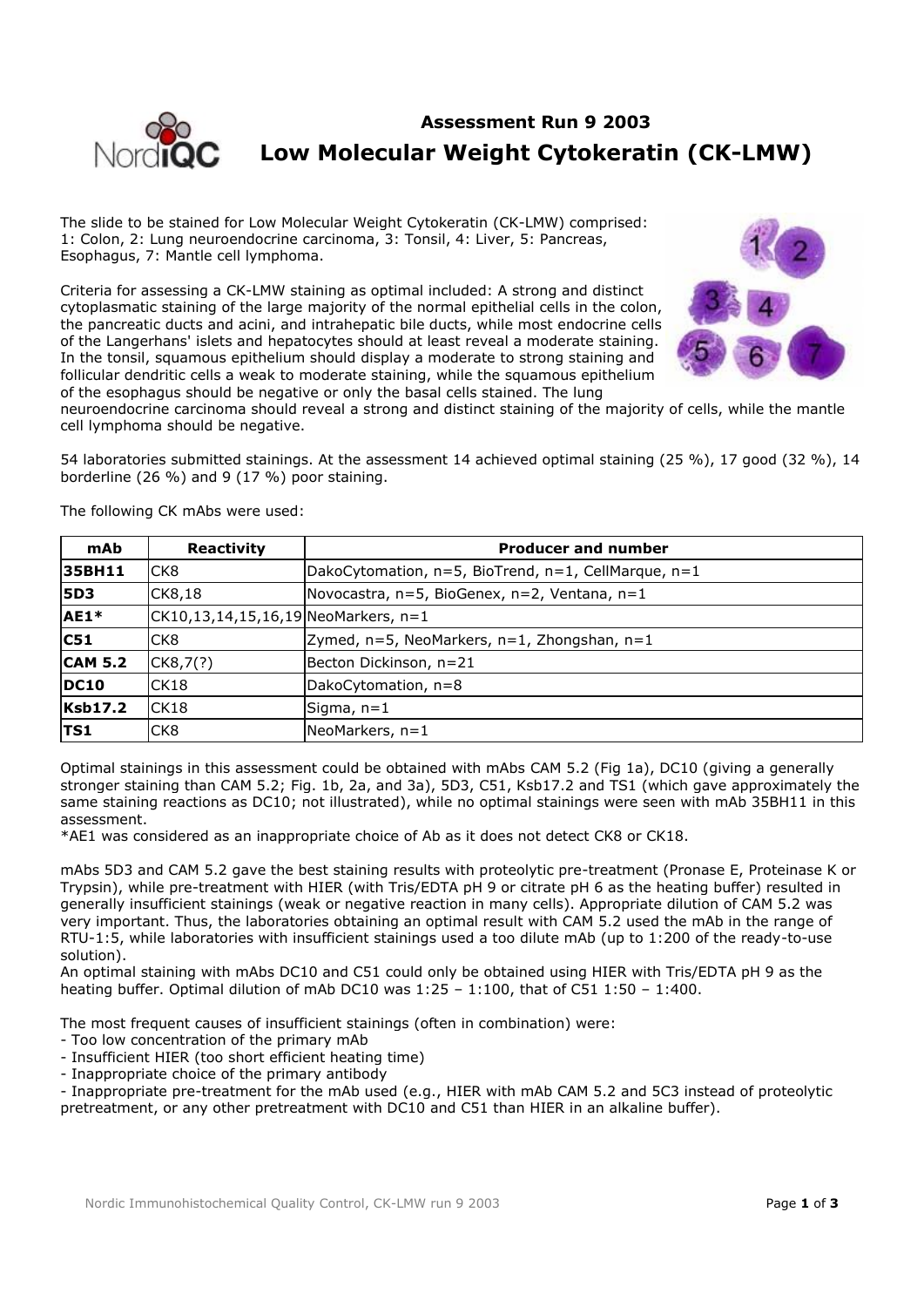

#### Fig. 1a

Optimal staining using mAb CAM5.2. Normal liver. The bile duct (centre) is strongly stained, while most liver cells show a moderate to strong staining with membranous enhancement.





Optimal staining of normal liver (same field as in Fig. 1a) using mAb DC10. The bile ducts (centre) are strongly stained, while all liver cells show a strong staining with membranous enhancement.



#### Fig. 1c

Insufficient staining of normal liver (same field as in Fig. 1a) using mAb CAM5.2. The bile duct (centre) is weakly stained, while the liver cells are negative.





Normal esophagus mucosa stained with mAb CAM5.2 (above) and DC10 (below). Only CAM5.2 stains basal cells suggesting a reactivity to CK19(!).